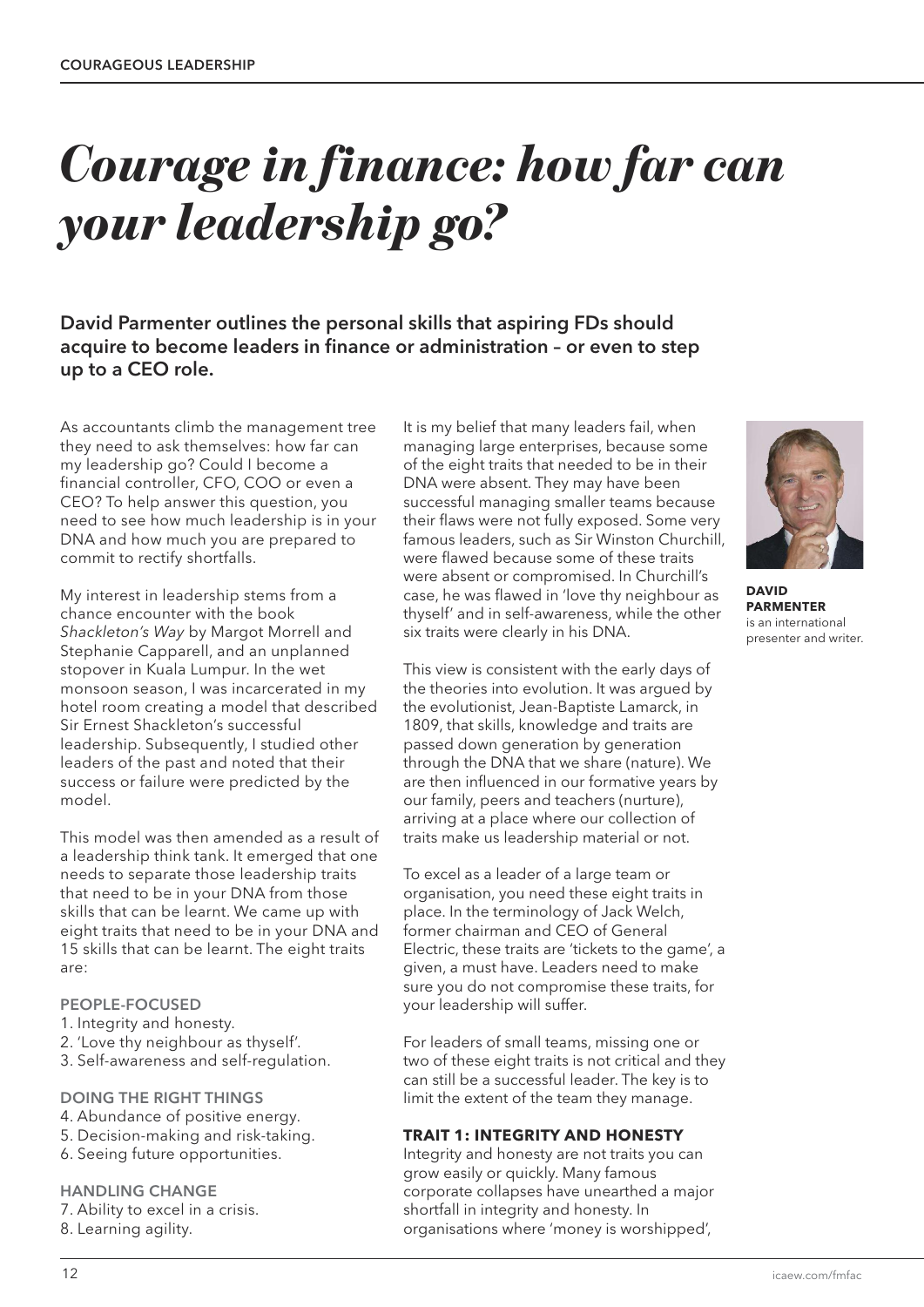you will constantly see a lack of values, and behaviour among executives and staff that is fit only for the wilds of the Serengeti.

Jack Welch was one of the first CEOs to talk about 'candour', meaning being honest and up-front in your conversations. Jack Welch pointed out that candour has many benefits, as it allows more people to participate in the conversation; it generates speed; cuts costs and encourages underperformers to reflect on their achievements, and moves them forward to greener pastures where they are able to blossom.

# **TRAIT 2: 'LOVE THY NEIGHBOUR AS THYSELF'**

This trait requires us to have some greater driving force than simply looking after ourself. Many great leaders exhibit some spiritual element that has assisted them on their journey. Jan Gunnarsson, hospitality industry veteran, says that hostmanship is the way we make people feel welcome. It is interesting to note that one's ability to be a host is influenced by one's past, both in experiences at home and with one's role models. It is no wonder so many of us have issues here.

*To be a leader today you do not have to have handled all your personal baggage: the key is the awareness of your weaknesses*

Humility does not mean that you do not use public relations, nor does it mean you do not lay claim to what are rightly your achievements: it simply means that when dealing with individuals you treat them as equals.

One of the most interesting findings in the work of business writers James Collins and Jerry Porras was that most of the 'built to last' organisations researched had CEOs who got on with their job without too much fanfare. In other words, being charismatic may be useful but it is not a requirement for a good leader.

#### **TRAIT 3: SELF-AWARENESS AND SELF-REGULATION**

From the time we enter this world, we acquire traits and habits that will be limiting factors in our management and leadership of people; it's our personal baggage. We will always be running with a few cylinders misfiring, unless we fully understand our behaviour patterns and how it affects those people around us.

Self-awareness is a trait all leaders can work to develop and improve these skills. It requires a commitment to attending specialised training courses, often held over a weekend.

# **MINIMISE YOUR PERSONAL BAGGAGE**

To be a leader today, you do not have to have handled all your personal baggage: the key is the awareness of your weaknesses. You owe it to your colleagues, your staff, your suppliers, contractors, family, partner and offspring to do something about your own personal baggage. Here are four courses that will aid you immensely:

#### **THE ENNEAGRAM**

It describes nine personality types and you will find that one fits you. It will predict your behaviour and the likely pitfalls which you can avoid with some minor modifications. It is best learnt by attending a course, with your partner or a friend, and sharing your life experiences with others with the same trait. (see www.enneagraminstitute.com)

#### **HERMANN'S THINKING PREFERENCES**

This looks at the four different ways people think. It is important to understand the thinking preference of yourself, your boss, colleagues, and staff reporting to you so you can communicate effectively with them. A great in-house team building and awareness workshop (www.hbdi.com).

#### **NEURO-LINGUISTIC PROGRAMMING (NLP)**

By using your five senses, you create visions of achievement you have yet to attain. You smell, see, feel, hear and touch, all in your mind, the event you want to achieve. Your subconscious will now set about closing the gap between now and this future reality. Find a local course online.

#### **INTENSIVE LIFE SKILLS COURSE** Life skills courses have various titles (eg, The Landmark Forum). Ask around and find a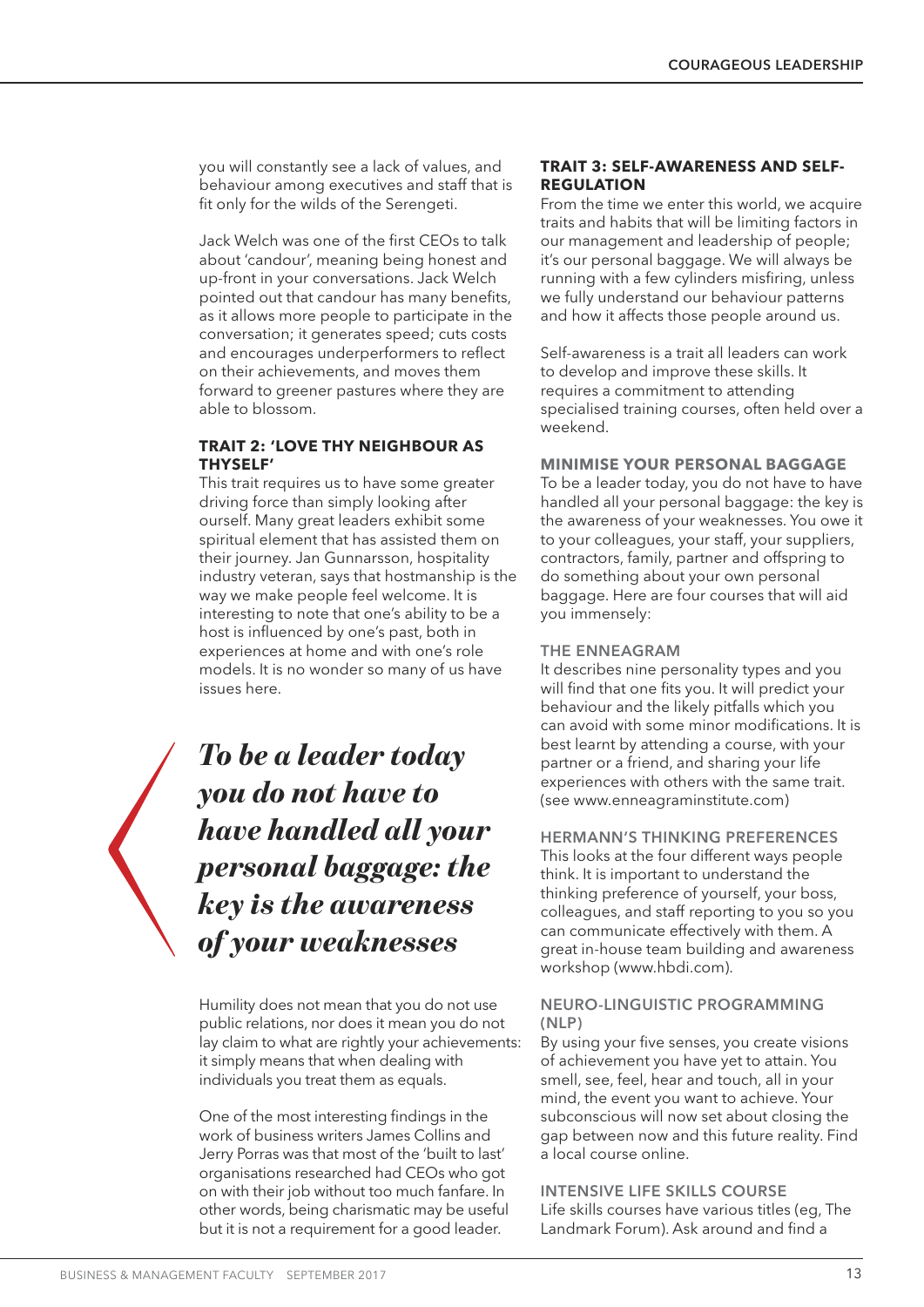

course that has made a difference to others. The personal development courses of longer duration have the most chance of changing your behaviour. The experts in behavioural change say that it takes up to 12 weeks of weekly exercises to change a form of behaviour.

#### **MINIMISE EMOTIONAL DAMAGE**

Great leaders are able to manage their emotions and avoid emotional outbursts that could damage relationships with their staff. When you possess the capability of choosing not to get angry, you realise that anger does not help the situation in the long term. The emotional damage caused by the outburst cannot be healed quickly and, in some cases, the damage done can never be repaired. The apology cannot wipe away the memory.

#### **SELF REGULATION**

Daniel Goleman, of emotional intelligence fame, points out that many of the bad things that have happened in organisations are linked to impulsive behaviour. Employees with poor self-regulation at best, will be nightmares to work for and, at worst, are more likely to commit fraud, should an opportunity arise.

#### **TRAIT 4: ABUNDANCE OF POSITIVE ENERGY**

Jack Welch says that it is important that a leader has 'positive energy, the capacity to go-go-go with healthy vigour, and an upbeat attitude through good times and bad'. This means that you have the ability to also energise others, the ability to release the team members' positive energy 'to take any hill'. Jack Welch, Shackleton, Lord Nelson and Churchill were very passionate about what

they wanted to achieve. Their passion ignited the energy in the people reporting to them and attracted like-minded individuals to their inner core.

Peter Drucker, management expert, pointed out that many leaders are unable to appreciate success. He believed most people brush the evidence of success aside because they are 'problem focused'. Whereas Jack Welch says: 'Work is too much a part of life not to recognise moments of achievement. Grab as many celebrations as you can. Make a big deal out of them.' Welch was all about making business fun: he realised that it is not life or death, but a game you want to win.

#### **TRAIT 5: DECISION-MAKING AND RISK-TAKING**

Drucker illustrated that weak leaders make plenty of easy decisions, while strong leaders make fewer decisions – the big ones. The ability to make decisions and take calculated risks is a trait that is in one's DNA. Risk-taking is not to be confused with the serial entrepreneurs who dream up new ideas and then risk other people's money. We are talking about well-considered decisions that are executed with commitment.

Perennial procrastination has no place in leadership and is a trait that needs to be probed during the interview process of a candidate.

# **DECISION-MAKING ABILITY**

Leaders need to be able to make the unpopular decisions and the hard calls where not all the information is at hand. Jack Welch says that leaders have to rely on their gut instinct when information is not available;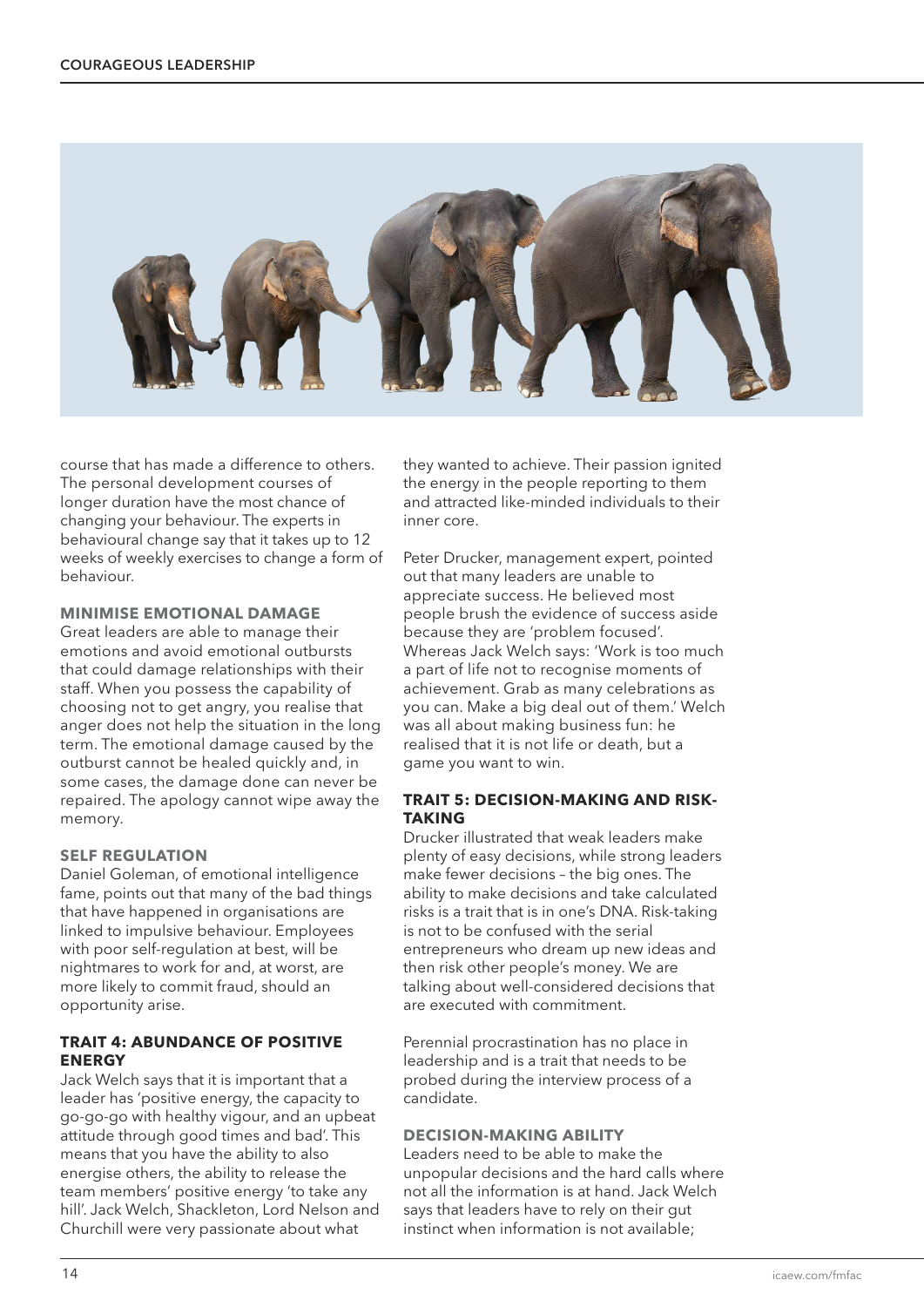they must realise they have been appointed to the position because of their experience and their history of making more right decisions than wrong ones.

In the decision-making process, great leaders have the 'curiosity that borders on scepticism', making sure all the stones have been overturned, as Jack Welch would say.

#### **OUTSTANDING PERFORMANCE IS INCONSISTENT WITH FEAR OF FAILURE OR TAKING A RISK**

Being fearless, leading from the front, is another of the givens for a leader. One of the messages from Peter Drucker was that outstanding performance is inconsistent with fear of failure. Florence Nightingale repaired a burnt-out barrack hospital, knowing there was no money to pay for it; she trusted that the money would be found at some point. She followed the mantra 'proceed until apprehended'.

Welch made numerous brave calls when streamlining the GE juggernaut. He got rid of businesses that were held dear to the name GE. Welch, however, could see they were cash cows where the milk was drying up fast.

# *Perennial procrastination has no place in leadership*

#### **PROACTIVE MANAGEMENT OF RISK**

Leaders need to be constantly aware of the risks and be discussing the likely consequences with their management team. Lord Nelson is an excellent example of a leader who would discuss possible outcomes with his naval comrades. He would discuss tactics endlessly over evening meals with his team. His aim was that, during the heat of the battle, all the captains would know which would be the best course of action for the fleet. They would act as one, a 'band of brothers'.

#### **TRAIT 6: SEEING FUTURE OPPORTUNITIES**

Peter Drucker said: 'The future is already here.' He was pointing out that signs of change are present now, signalling the

massive shifts to come. Great leaders spend time looking for these signals and then prepare the way forward for their organisation.

# **LOOK FOR BLUE OCEANS**

Peter Drucker stated leaders need to organise themselves to see the opportunities and should not be complacent. He illustrated that it was inevitable that someone's revolutionary idea is around the next corner. Insightful leaders have to see the warning signs and make the painful decision to ditch businesses that were once successful, but are now in decline. This allows the opportunity to move into new business areas where they can, once again, be a market leader.

*Blue Ocean Strategy,* written by W. Chan Kim and Renée Mauborgne, is the quintessential book on the topic of exploring new opportunities. They discovered it is easier to find new areas of business (blue oceans) than fight tooth and nail for a dwindling market (red oceans). 'Cirque du Soleil' is an example of blue ocean thinking. Dance, opera and circus were merged together into a great new spectacle where there were few competitors.

Jack Welch saw change as an opportunity. He is quoted as saying: 'Control your destiny or someone else will'; 'Change before you have to'; and 'If you don't have a competitive advantage get out of the game'.

#### **BIG HAIRY AUDACIOUS GOALS**

Big Hairy Audacious Goals (BHAG) were first mentioned in Jim Collins' book, *Built to Last*. Collins said a BHAG should:

- be so clear and compelling that it requires little or no explanation. If it doesn't stir the blood and energise the staff, then it's just not a BHAG;
- fall well outside the comfort zone, yet the organisation's staff should have reason to believe they can pull it off with a heroic effort and a bit of luck;
- be so bold and exciting in its own right that it would continue to stimulate progress, even if the organisation's leaders disappear before it is completed; and
- be consistent with an organisation's strategy.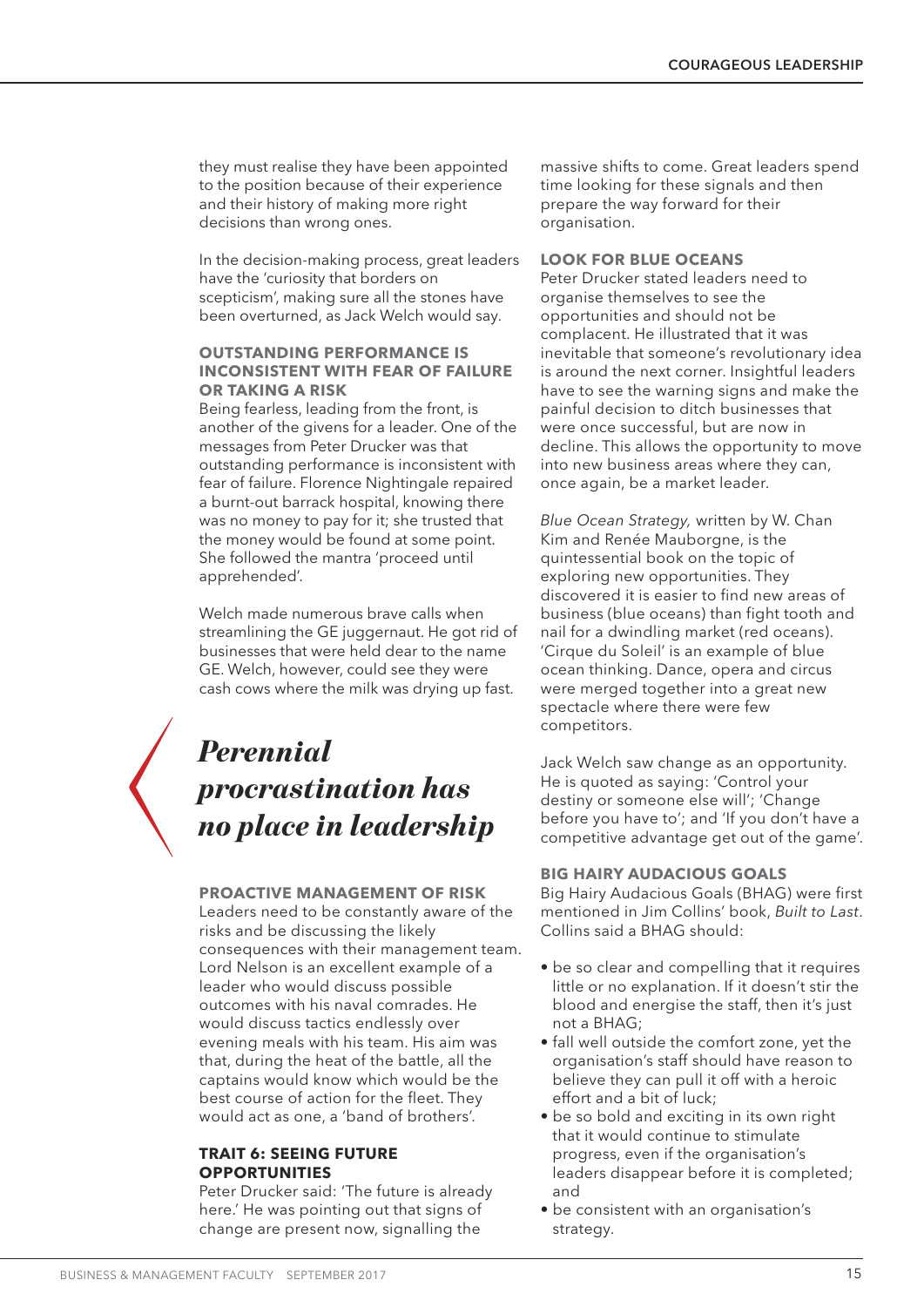One of the greatest BHAGs was John. F Kennedy's 'I believe that this nation should commit itself to achieving the goal, before this decade is out, of landing a man on the moon and returning him safely to the earth'. This simple statement galvanised the whole American scientific community for a herculean effort.

# **OUTSIDE-IN**

Peter Drucker made it clear that leaders need to look at their organisation from outside in. They need to define their business from the customer's perspective. They also should be aware of all the potential customers out there, asking how could we tap into their potential demand?

Drucker commented on how great organisations would ensure that the senior management team spent some time, each year, directly interfacing with the customer, eg, having a week where they serve customers as front-line workers. After the hands-on week, senior management are refreshed, look at the operations from an outside-in perspective, are more aware of the silly bureaucracy that is getting in the way and are a much closer, tighter-knit team.

#### **HOW THE MIGHTY FALL**

Leaders must also be aware of signs of corporate decay, signs that indicate that their organisation is on the slippery slope to oblivion. One great book on the topic is Jim Collins' *How the Mighty Fall*.

#### **TRAIT 7: EXCEL IN A CRISIS**

Martin Luther King summed leadership up perfectly: 'The ultimate measure of a man (leader) is not where he (the leader) stands in moments of comfort and convenience, but where he (the leader) stands in times of challenge and controversy.'

As Drucker said, great leaders anticipate the storm. They know that leadership is a 'foul weather job' and thus are prepared for the crisis when it arrives. Jack Welch handled each crisis on the following assumptions:

- the crisis will be worse than it first appears;
- the bad news will come out sometime so we may as well face the music now;
- the situation will be portrayed in the worst possible light by 'the press';
- there will be carnage; and
- the organisation will survive.

As management writer Tom Peters says about bad times: 'I can say with conviction and confidence that this is when it gets fun for talented and imaginative leaders.'

*Great leaders anticipate the storm. They know that leadership is a 'foul weather job'*



#### **TRAIT 8: LEARNING AGILITY**

Few organisations have invested as much as General Electric (GE) has done into creating a learning environment. Welch went as far as insisting that the senior management team (SMT), including himself, delivered workshops. Welch knew that the SMT would learn much from this 'downward mentoring'. It would help clarify concepts and energise the SMT.

Able leaders have a thirst for knowledge and are constantly looking at ways to move and increase their learning. Welch made it very clear that it is a leader's role to be up to date. His advice to leaders was 'Read, read, read'.

My paradigm shifters in reading about leadership include:

- Elizabeth Haas Edersheim, *The Definitive Drucker,* McGraw-Hill, 2006;
- Jack Welch with Suzy Welch, *Winning,* HarperBusiness, April 2005;
- Thomas J. Peters and Robert H. Waterman, *In Search of Excellence: Lessons from America's Best Run Companies,* Harper and Row, 1982;
- Jim Collins, *Good to Great: Why Some Companies Make the Leap and Others Don't,* HarperBusiness, 2001; and
- Gary Hamel, *The Future of Management,* Harvard Business School Press, 2007.

#### **APPROACH PROBLEMS WITH YOUR IGNORANCE**

This is a classic Peter Drucker insight. At first you will wonder about Drucker's sanity until you dig deeper. Drucker is saying that leaders, great leaders, do not regurgitate old methods for new processes. They are open to